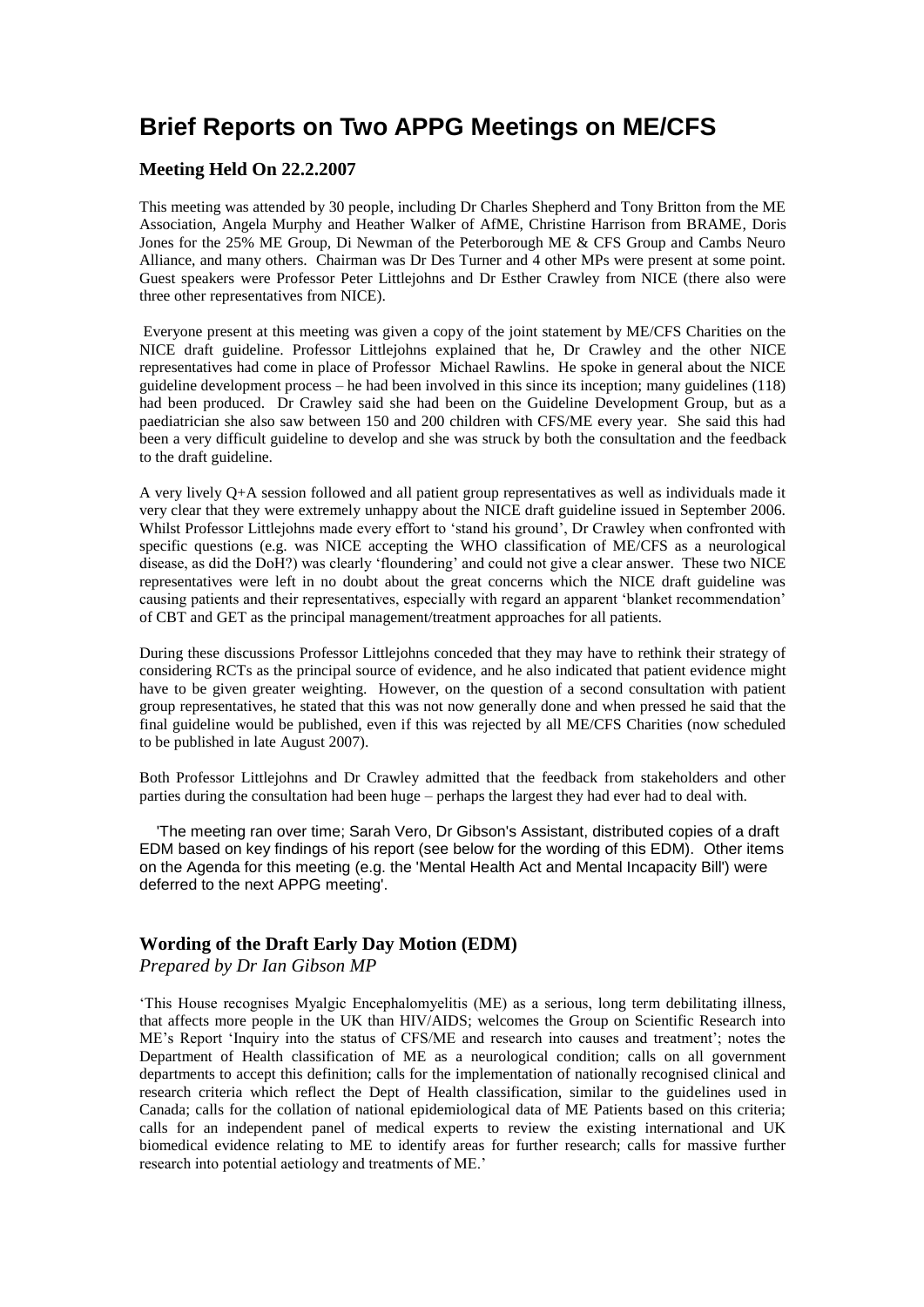## **Meeting Held On 17.5.2007**

This meeting was attended by an estimated 16-18 people, including Dr Charles Shepherd and Tony Britton from the ME Association, Sir Peter Spencer (the new CEO of AfME), Trish Taylor and Heather Walker from AfME, Doris Jones representing the 25% ME Group and Christine Harrison from BRAME. It was chaired by Dr Des Turner, but no other MPs were present.

The guest speaker was Dr Ira Madan, Director of the NHS Plus project, which published the recent guideline 'Occupational Aspects of the Management of CFS: evidence based guidance', with accompanying leaflets for employers, employees and healthcare professionals in October 2006. She explained the background of NHS Plus and how this particular guideline was initiated (by Dr Karen Pratt, Specialist Registrar in Occupational Medicine at BUPA Wellness, London), and how it had been produced (in consultations with stakeholders, the DWP, NICE and the DoH). She explained that the main purpose was to establish which treatments were effective in helping patients to return to or remain in work, but also to identify predictive factors for a successful return to work in those who are absent as well as identifying risk factors for relapses with regard to non-attendance or poor functioning at work.

The MEA had distributed copies of the Statement signed by 23 ME/CFS Charities and support organisations, which rejected the guidance and asked for its withdrawal (see page 15). During a lively session which followed Dr Madan went through all the points raised in this statement. She repeatedly mentioned how helpful Chris Clark (the previous CEO of AfME, who left the charity in March 2006) had been in the preparation (and writing) of this guideline. At the end she agreed to a meeting with some charity representatives to discuss the raised criticisms in more detail and consider some amendments to the leaflets. Information sent by AfME prior to finalising the guidance in 2006 had gone missing and would now be sent again.

After Dr Madan departed, other issues were discussed. Sarah Vero reported that Dr Gibson's group who had prepared the report on CFS/ME would be disbanded – an official announcement would be made soon; she also said the proposed EDM was suspended, but would remain on the parliamentary agenda. Dr Gibson was looking to the APPG to take these issues forward.

Dr Shepherd reported briefly on the morning's meeting of the Health Select Committee for their inquiry into NICE (see page 14 for some details), he said that Professor Richard Baker (Chairman of the ME/CFS Guideline Development Group at NICE) and other NICE representatives would be available at an MEA public meeting scheduled for 15th September to discuss the published NICE Guideline.

Christine Harrison reported that the DWP may be willing to make further amendments to Version 9 of their draft guideline. She and Barbara Robinson raised concerns over continued funding for the East Anglian new NHS clinics. This issue will be on the Agenda for the next APPG meeting, provisionally scheduled for 12.7.2007.

*Edit. Comments:* Attending these APPG meetings since last year has been a unique experience for me (DJ), and representing the 25% ME Group a particular challenge.

During both the above meetings specific problems for the severely affected were stressed and evidence from the January 2007 Fort Lauderdale International Conference on CFS/ME were made available to Professor Littlejohns and Dr Esther Crawley as well as to Dr Des Turner.

What is becoming clear now is that ME/CFS is being discussed more regularly within the confines of the UK parliament (if not on the floor of the House!) as well as in other institutions, but unfortunately the all-prevailing influence of certain UK psychiatrists has manifested itself in official documents produced by two major and influential UK institutions: the National Institute for Health and Clinical Excellence (NICE) and NHS Plus, an arm of the NHS.

Similarly, Dr Gibson's well-intended report appears not to be making the impact which so many patients had hoped for (see separate coverage on page 18). It is also far from certain whether NICE will make any significant amendments to the draft guideline on CFS/ME, and all the indications are that NHS Plus will only make 'minor amendments' to details in the leaflets.